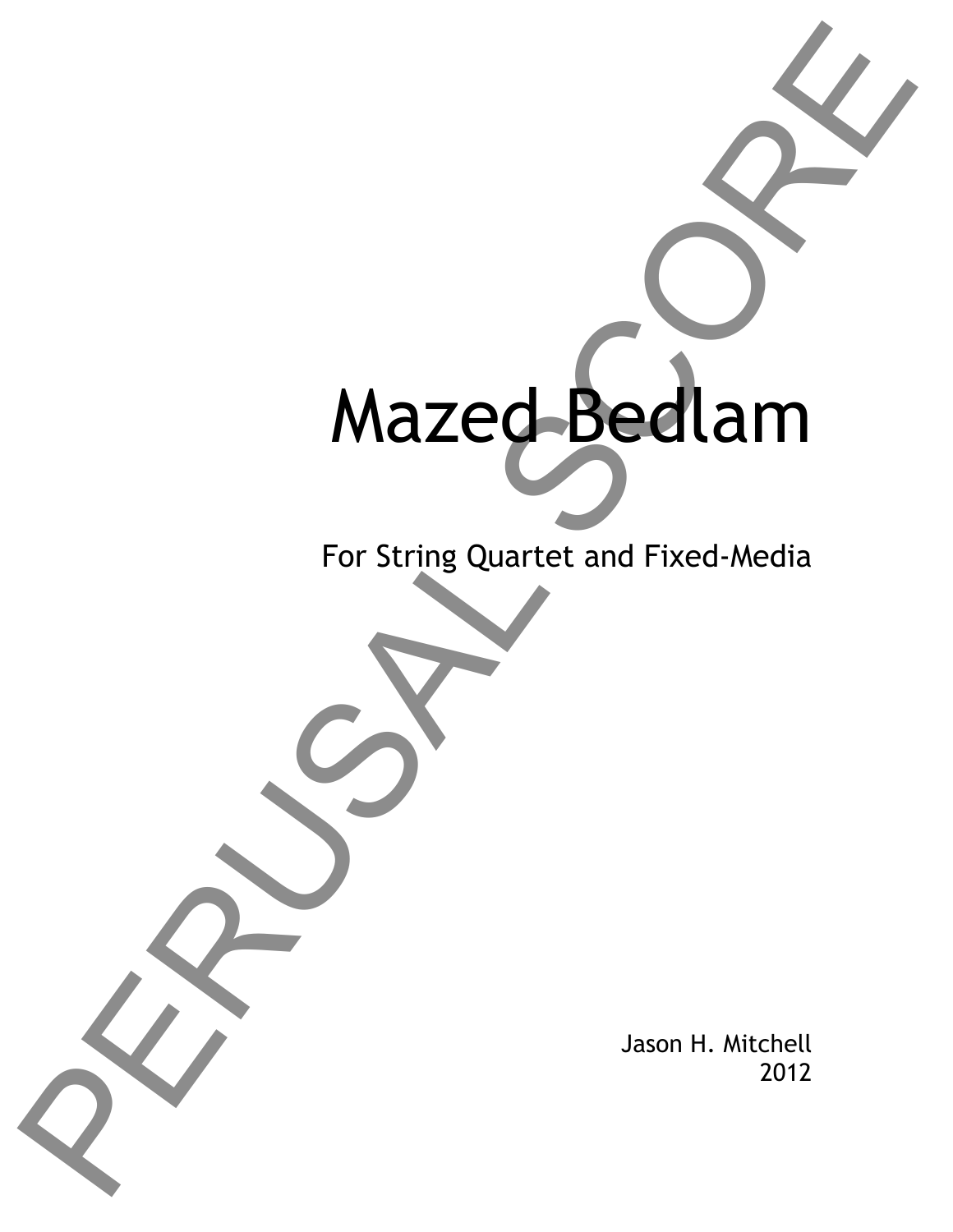## **Program Notes:**

*Mazed Bedlam* was composed for the 2012 HighSCORE festival held in Pavia, Italy. The work strives to meld the string quartet with a fixed-media accompaniment consisting of sounds that are derived solely from violin samples.

Program Notes:<br>
Mazed Beddam was composed for the 2012 High Notes:<br>
festival held in Pavia, Italy. The work strives formal diverses<br>
consisting of sounds that are derived solely from woltin<br>
consisting of sounds that are d The title is inspired by the works of the contemporary writer Charles Stross and refers to my use of the Ptolemaic square of the sun as a compositional determinate with regard to pitch and rhythm. The divergent and sometimes convoluted paths that each instrument takes through the square, either as a soloist or part of the ensemble, are representative of the title.

For more information on my compositions, please visit www.jholtmusic.com

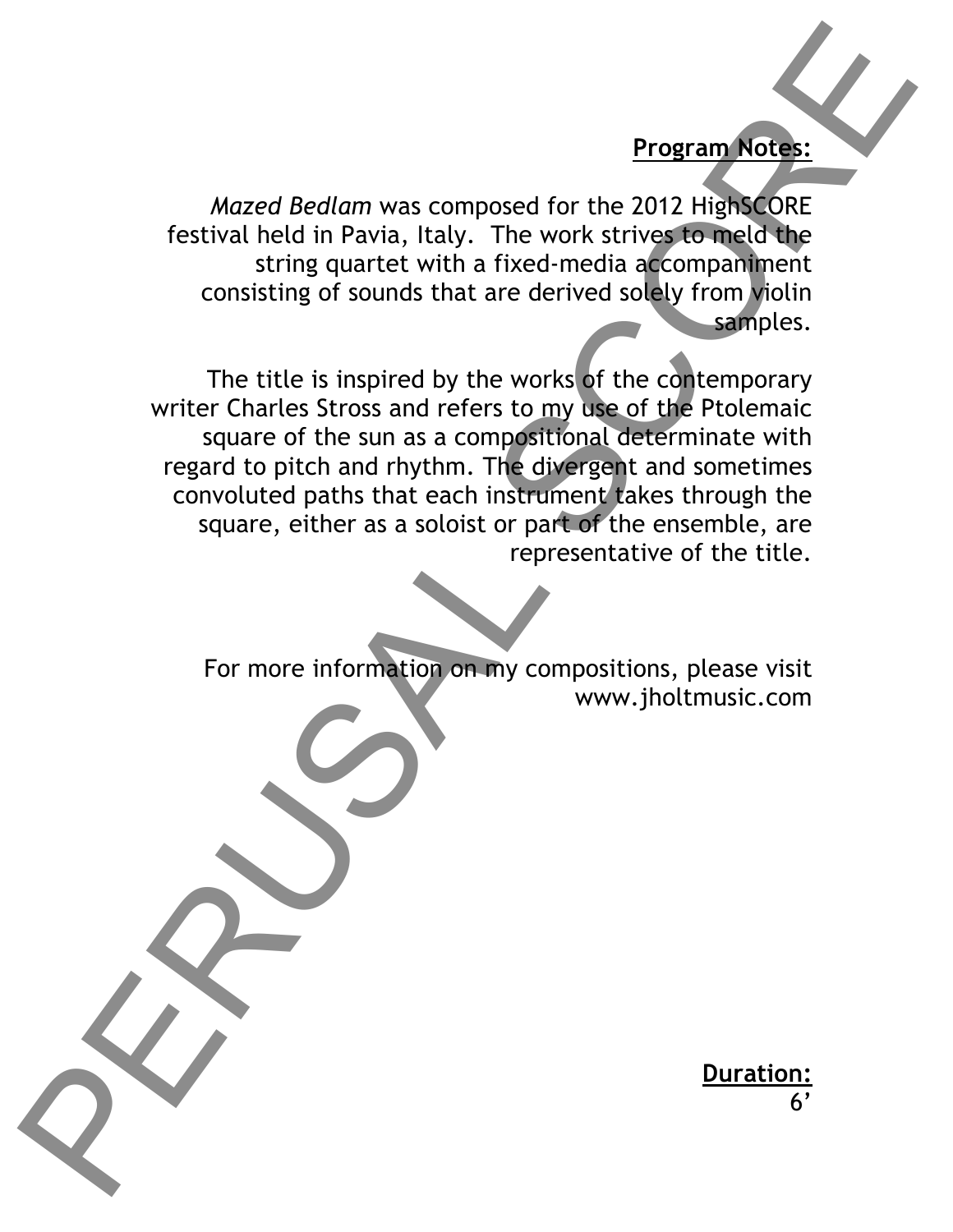## Mazed Bedlam

Jason Holt Mitchell

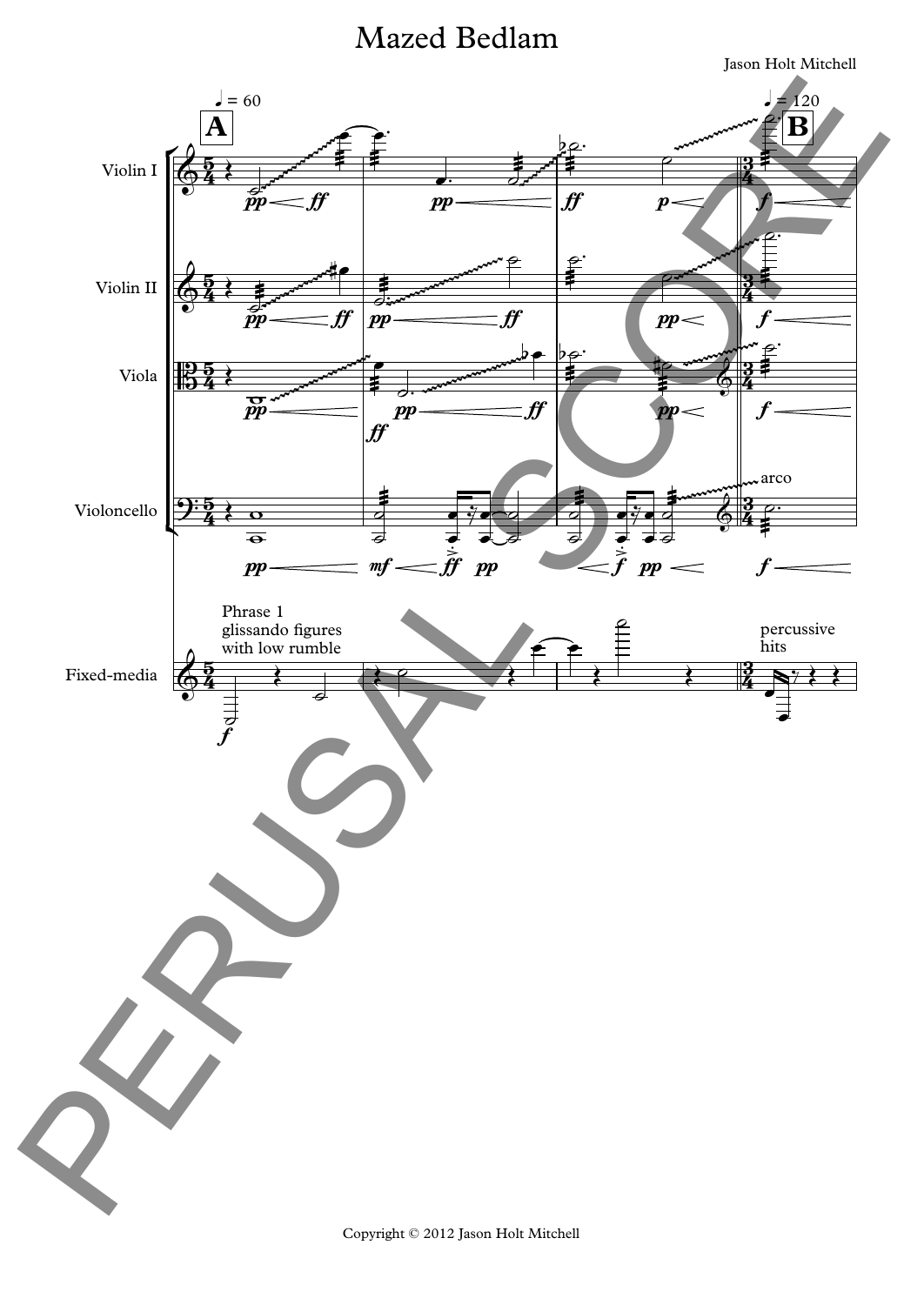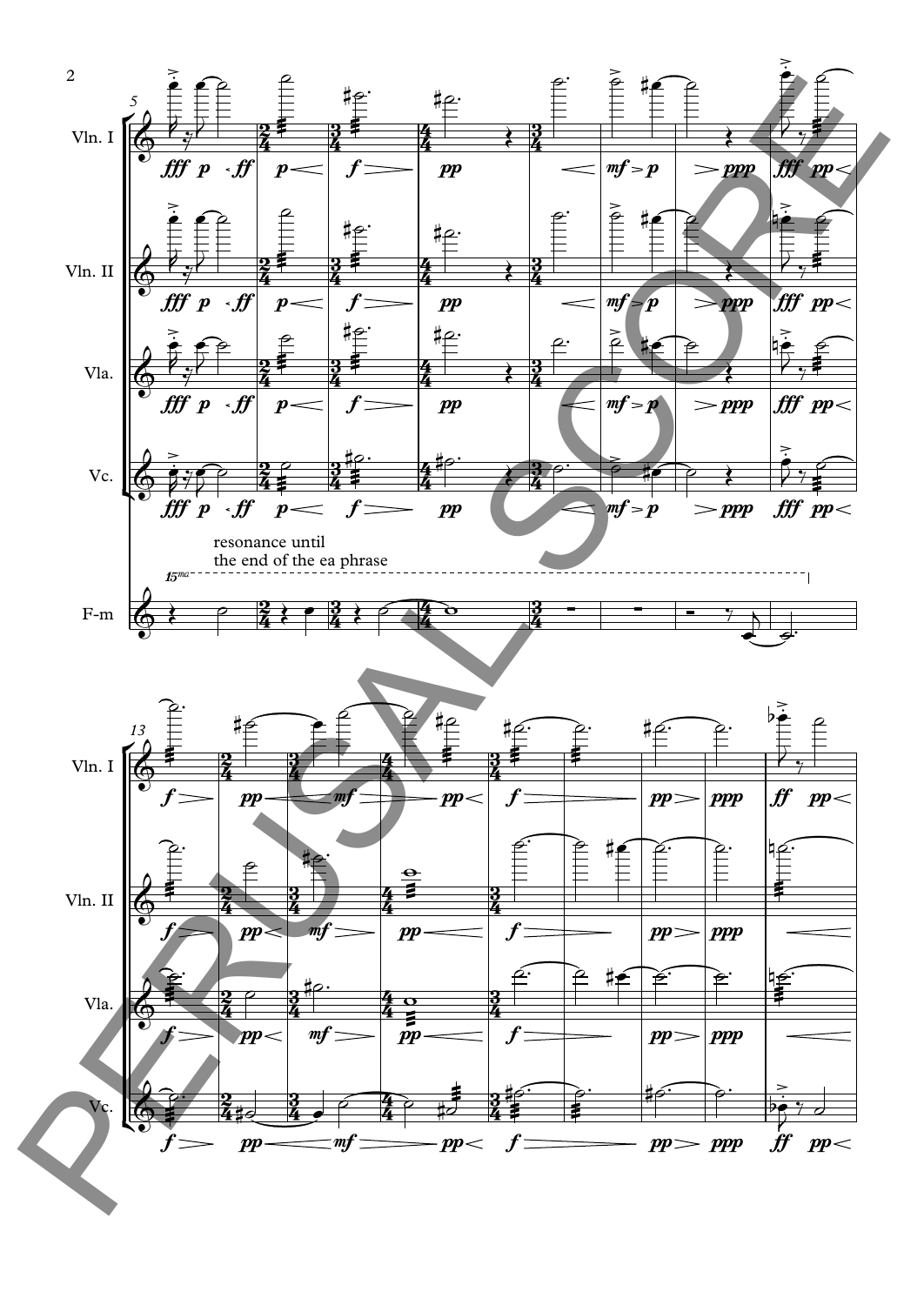

3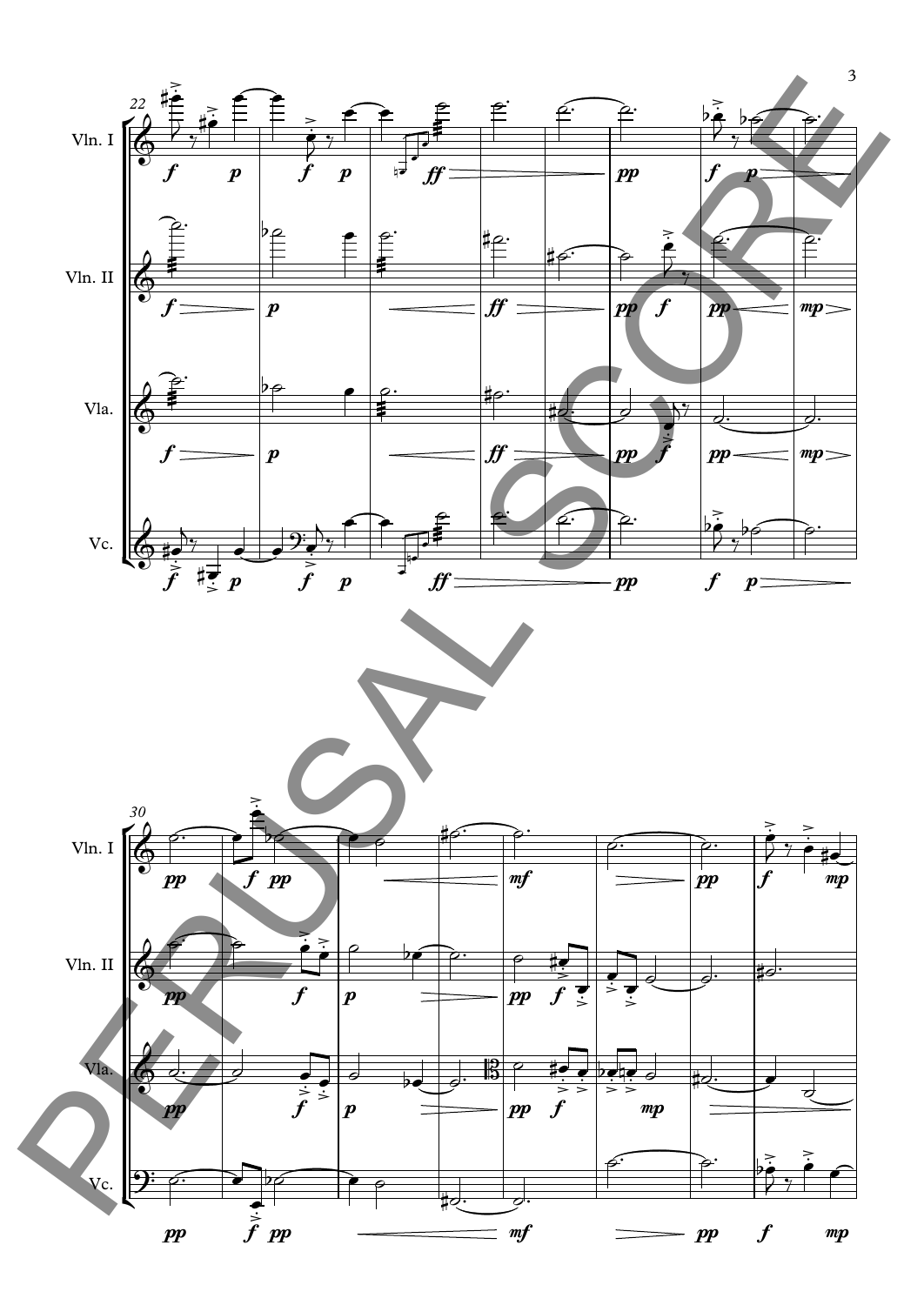